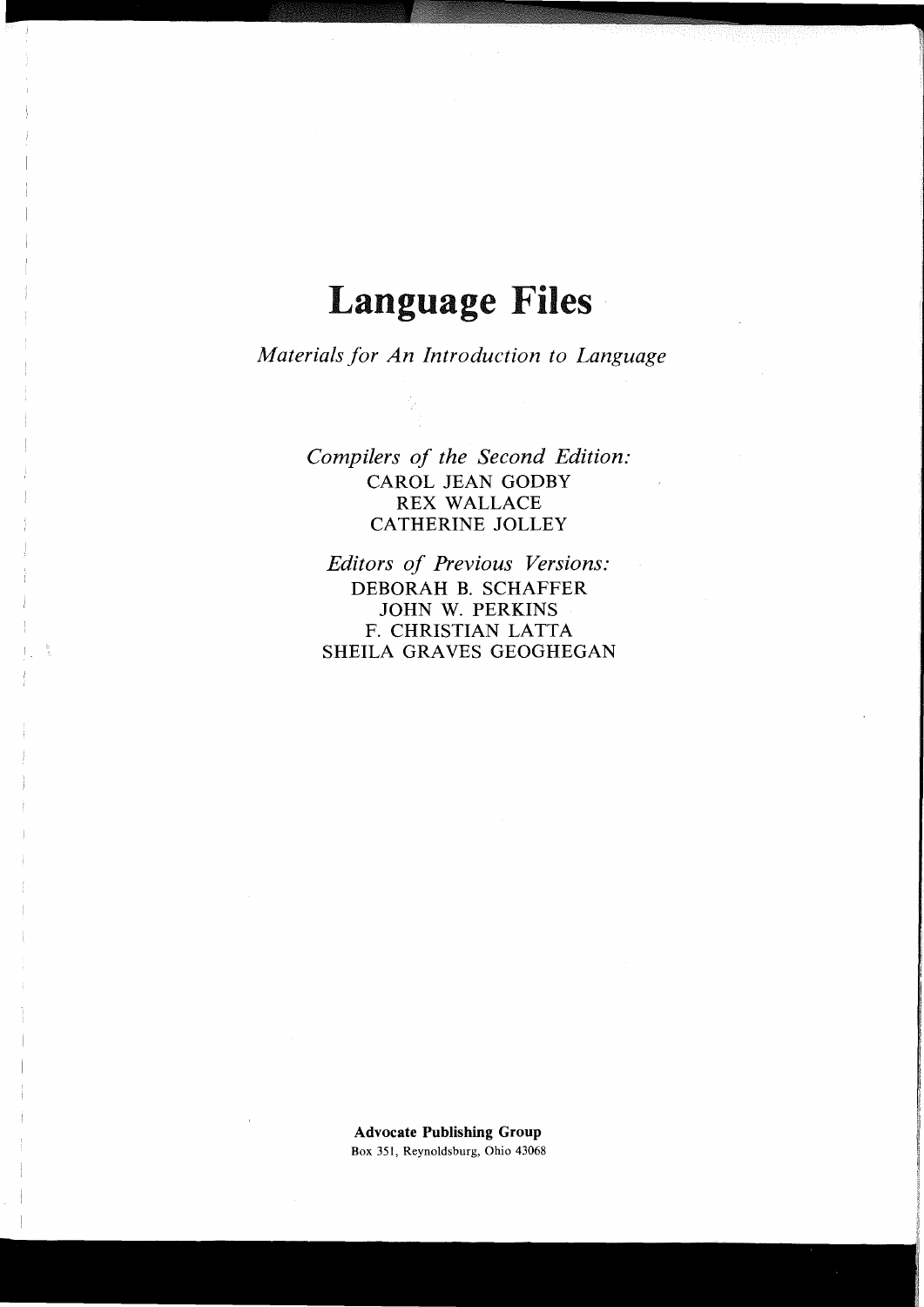$\Rightarrow$  guver

102

pl. nurku

FILE

 $\mathbb{R}^2$ 

**1** 

ZЧ

## **BLACK ENGLISH:**  $GULLAH.$ HE TAR BABY

**11** 

One big dry drought bin puntop (on) de lan, en all de watuh hole en cow track dem dry upen de creeter ain hans watuh fur them drink.

Buh Rabbit en Buh Fox lib kine uh close turgedder en Buh Rabbit tell Buh Fox say, "Les we dig one well turgedder twix we house, den all two uh we kin nuse (use) um bidout haffuh walk too fur."

Buh Fox gree tuh dit, en Buh Rabbit tell um say, "Buh Fox,  $\vec{e}$ 's berry hot middle day now, les we meet dey fus day  $\sqrt{5}$ (daybreak) een de mawnin, en time day clean we kin sta-a-t wuk, en mebby puhaps we kin git um done befo e git too hot." En Buh Fox gree tuh dat, too. tourns

Fo day een de mawnin Buh Fox bin tuh de place. Eain see Buh Rabbit. Time e could uh see fuh wuk e sta-a-t fuh dig. Sun done up, e yet ain see Buh Rabbit.

Buh Fox git tuh good watuh, en e come out de well duh lebble (to level) de groun roun de well, yuh comes Buh Rabbit.  $\ell^6$ 

"Oh, Buh Fox, us so sorry yo didn' wait fuh me fo yo sta-a-t. Muh ole ooman bin hade feeber en de head ache all de Gawd sen night. Fo day uh baig um fuh do lemme run out yuh tell yo say don't does dig de well, but e keep duh tell me e duh gwine dead, en do fuh don' le'm stay fuh dead by e self. E did now drop sleep, en uh run hope yo bin uh wait for me." Buh Rabbit den ax Buh Fox is egot) watuh. Buh Fox tell um say yeh e got Sgood watuh.

Buh Rabbit den say, "Buh Fox, us so sorry yo had uh dig de well by yo self, but at uh diddy (since I'm here) en yo gots)  $\sqrt{5}$ watuh, uh't tek some back een dis yuh can tuh muh ole ooman fuh cool um een e feeber.

Buh  $F_0$ x tell Buh Rabbit say, "Buh Rabbit, yo wouldn' hep me dig dis yuh well, yo ain fuh tek no watuh out um. Ef yo wa' watuh, go dig yo own well."

Buh Rabbit say, "Do, Buh Fox, yo ain duh gwine hinduh me fuh tek leetle uh dis yuh watuh tuh muh ole ooman wuh bin  $20$ ha de feeber all inight."

Buh Fox tell um gen say e ain fuh tetch de watuh een de well. En e tell um mo'ober gen, ef e ketch um duh teef (thief) de watuh e duh gwine kill um.

Ebby mawnin fo day Buh Rabbit does go tuh Buh Fox well en e tek all de watuh, en when Buh Fox come dey soon duh<br>mawnin fuh git watuh e ain meet no watuh een de well. But e see Buh Rabbit track dey roun bout de well.<br>Puh F mawnin fuh git watuh e ain meet no watuh een de well. But e see Buh Rabbit track dey roun bout de well.

Buh Fox git some ta (tar), en e mek uh gal out de p'yo (pure) ta en set um up tuh de well.

Buh Rabbit come dey fo day een de mawnin fuh teef watuh en e see de gal duh set by de well. E tell um say, "Good mawnin, gal." De gal ain gie um no ansuh. Buh Rabbit ax de gal mek (why) e (she) don' talk tuh people when dey tell um good mawnin. De gal ain yet gie um no ansuh.

Buh Rabbit say, "Gal, ef yo don' tell me good mawnin uh duh gwine slap yo head off." De gal ain yet say nuttin. Buh<br>Babbit haul off en slap um, POW. E han fasen. E say, "Gal, yo hes tun me loose fo uh slap yo wid de yedde Buh Rabbit say, "Gal, ef yo don' tell me good mawnin uh duh gwine slap yo head off." De gal ain yet say nuttin. Buh<br>Rabbit haul off en slap um, POW. E han fasen. E say, "Gal, yo bes tun me loose fo uh slap yo wid de yedde

Buh Rabbit say, "Gal, uh done play wid yo now fuh de las, ef uh ebber butt yo uht bus yo brains wide open." E haul back e head en butt um, BIM. E head fasen.

E dey (is) dey (there) now allfasen up to de gal. When Buh Fox come tuh de well, time Buh Rabbit shum (see him) duh e